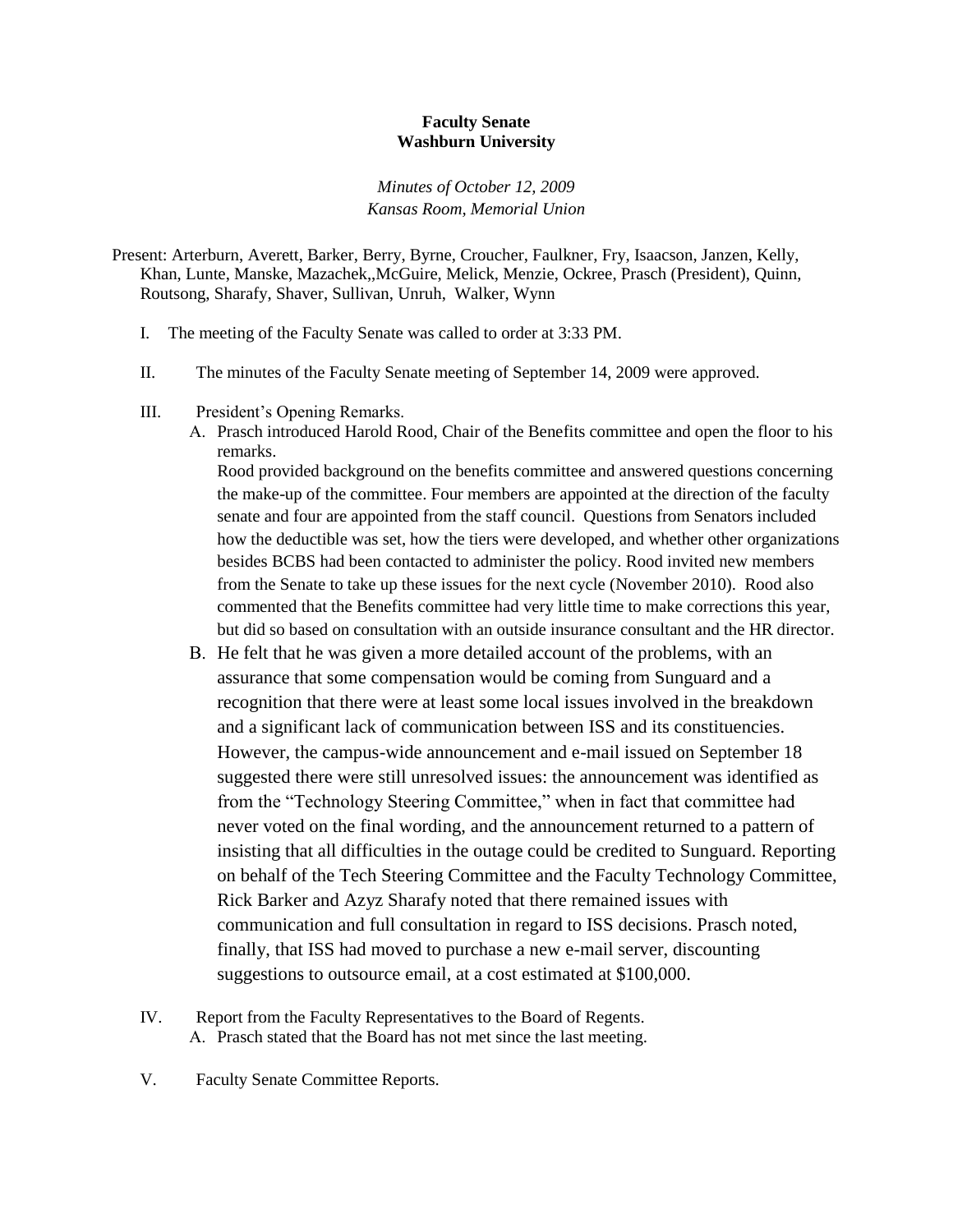- A. Minutes from the Academic Affairs Committee meeting of September 9, 2009 were approved.
- VI. University Committee Minutes.
	- A. Minutes from the Library Committee meeting of September 27, 2009 were accepted.
	- B. Minutes from the Curriculum Development Grant Committee meeting of September 16, 2009 were accepted.
	- C. Minutes from the Faculty Development Grant Committee meeting of September 21, 2009 were accepted.
	- D. Minutes from the Honors Advisory Committee meeting of Sept 16, 2009 were accepted.
	- E. Minutes from the Honors Advisory Committee meeting of September 23, 2009 were accepted.
- VII. Old Business.
	- A. Appointments to the Benefit Committee: the following were appointed to the committee Rosemary Walker
		- Mary Ramirez
		- Russ Jacobs
		- Tracy Routsong
	- B. (Action Item 09-09). Amendment to the Faculty Constitution Clarifying Faculty Representation The item was approved.
	- C. (Action Item 09-11) Revision of the Composition of the Graduate Committee. The item was approved.
	- D. (Action Item 09-12) Revision of the Faculty Handbook Language on the Student Financial Aid Committee. The item was approved.
	- E. (Action Item 09-13) Board of Student Publication and Faculty Handbook Discrepancies. The item was approved
- VIII. New Business.
	- A. (Action Item 09-14) Proposed Revision to Appendix IV Human Subjects Research Policy. The item was amended and moved to second reading.
	- B. (Action Item 09-15) Clarification of the structure of the Major Research and Grand Review Subcommittee.

Two options were presented to the committee. Both items were approved on first reading and it was the consensus of the senate to allow both to go to second reading at the next meeting.

C. Appointments to the Ad Hoc Strategic Planning Subcommittee The following members were asked to serve based on the approved composition: Karen Ray ( Humanities) Kerry Wynn (Social Sciences) Gaspar Porta (Natural Sciences) Azyz Sharafy ( Arts/Theater/Music) Tim Fry (Ed/HPEES)

Lori Edwards (SON) Jim Martin (SOBU) Mark Kauffman (SAS)

- Bill Rich (SOL)
- IX. Information Items. There were none.